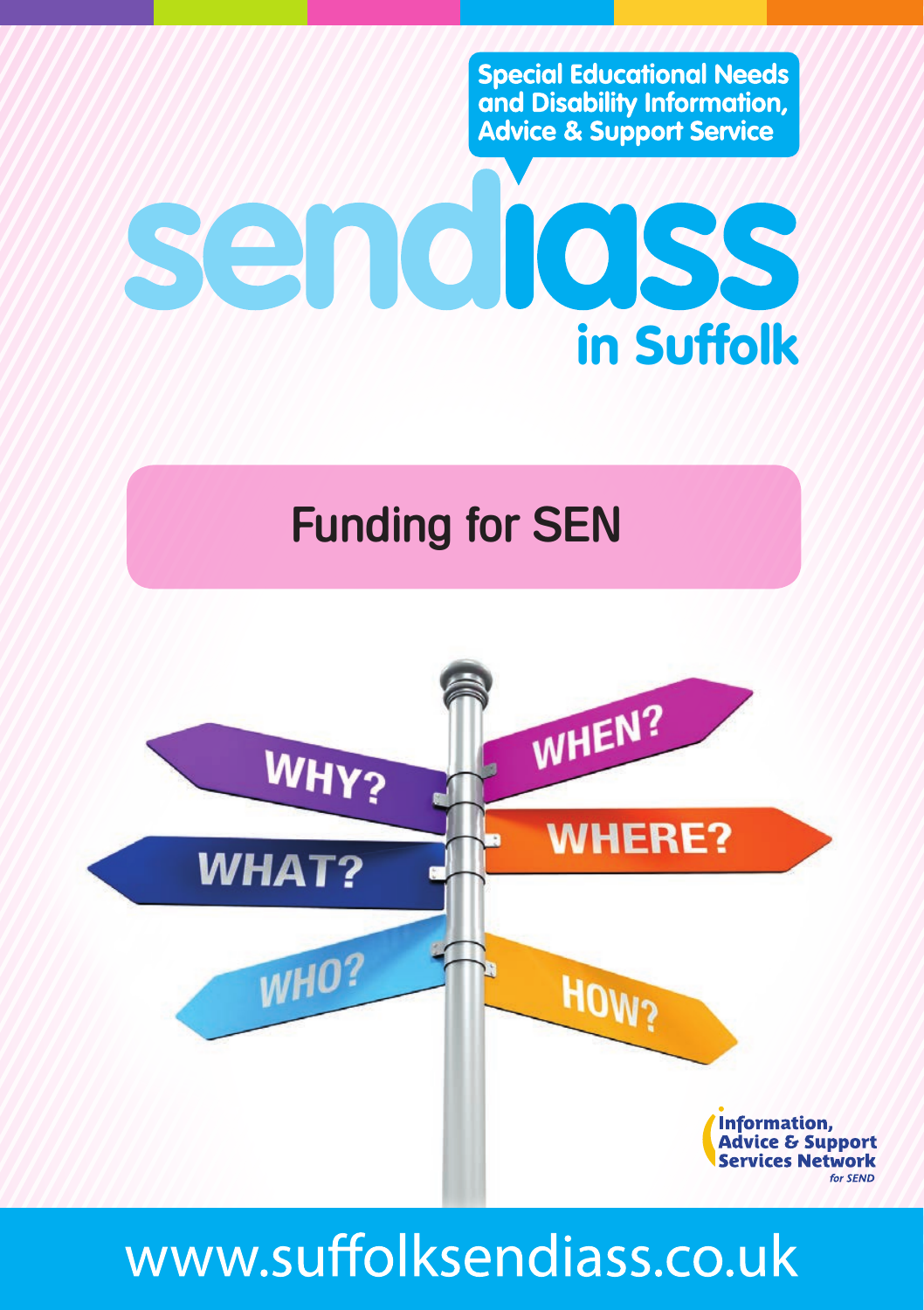# Funding for special educational needs in mainstream schools

#### **This information is about funding for special educational needs (SEN) in mainstream schools. This includes academies and free schools.**

You can access the **SEND Code of Practice** online at **www.gov.uk** and search 'SEND Code of Practice'.

# What is SEN funding for?

#### The **SEND Code of Practice** says schools **must**:

…use their best endeavours to make sure that a child with SEN gets the support they need – this means doing everything they can to meet children and young people's SEN (6.2)

Schools should use some of their budget to buy resources and make provision for children who need additional help. This can take many forms. For example, children with SEN might need:

- some changes to the curriculum
- special equipment or teaching materials
- the use of additional information technology
- small group work
- support in the classroom
- a base to work in or have quiet time.

# Where does funding for SEN come from?

All mainstream schools have money for special educational needs support and resources. Schools can decide how to spend this money. This is called delegated funding. This part of the school's income is sometimes called the notional SEN budget.

Funding for SEN provision is from three elements:

#### **Element 1**

All schools get money for each pupil at the school. This is called the **Age Weighted Pupil Unit (AWPU)** and it is part of schools' delegated funding. Some of this money is to make general SEN provision. This might, for example, include the cost of providing the **Special Educational Needs Coordinator (SENCO)** and some other resources.

The local authority provides Element 1 funding for the schools it is responsible for. The local **Schools Forum** agrees the formula that determines how much money the school gets for each pupil. The **Education and skills funding agency** provides Element 1 funding for academies and free schools.

#### **Element 2**

Element 2 funding is to provide **SEN support** that is additional to or different from the support that most other children get.

The local authority provides Element 2 funding for schools it is responsible for. The local Schools Forum agrees the formula that determines the amount of money the school gets. The **Education and skills funding agency** provides Element 2 funding for academies and free schools. Element 2 funding is also part of schools' delegated budget.

Government guidance says schools should provide up to the first £6,000 of additional or different support for those children who need it, including those with an **Education, Health and Care plan**. This does not mean that the school will spend £6,000 on every child with SEN. Sometimes schools use funds to help groups of children. Some children will need less help – and some children may need more.

You can ask your school how it uses its SEN budget to support your child. The local authority also publishes a **Local Offer** that explains what type of resources this money might be spent on.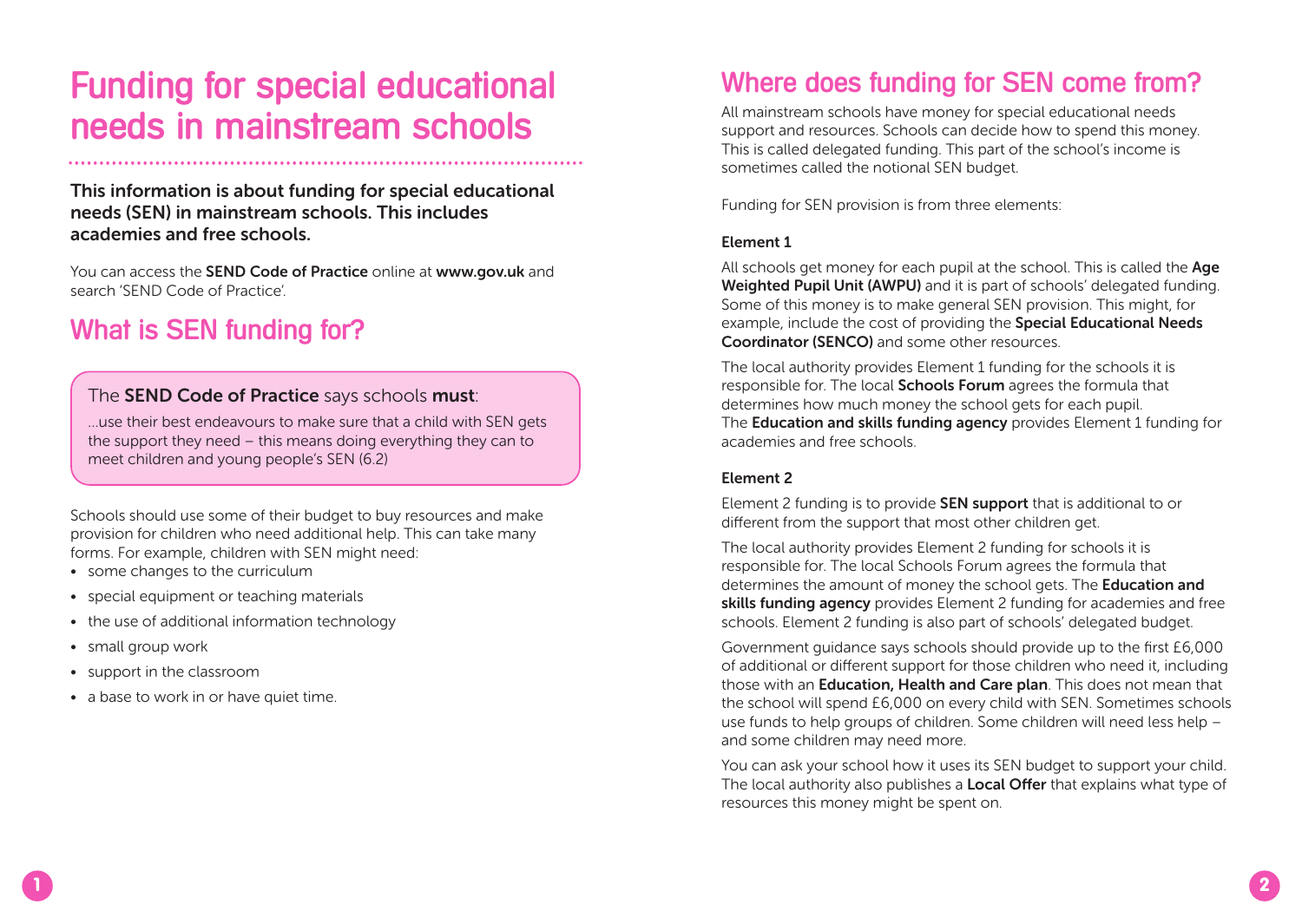#### **Element 3**

Some children have such complex needs that the school may request some additional funding to 'top-up' Elements 1 & 2. A pupil does not need to have an EHC Plan to receive High needs funding.

The local authority is responsible for managing Element 3 funding (sometimes called the 'high needs block') which can be used to make specific provision, if the school or academy can show there is an exceptional level of need. Unlike Elements 1 & 2, any funds allocated from the High needs block must be used specifically for that individual pupil.



### Who manages the school's SEN resources?

#### The **SEND Code of Practice** says:

It is for schools, as part of their normal budget planning, to determine their approach to using their resources to support the progress of pupils with SEN. The SENCO, headteacher and governing body or proprietor should establish a clear picture of the resources that are available to the school. They should consider their strategic approach to meeting SEN in the context of the total resources available, including any resources targeted at particular groups, such as the pupil premium. (6.97)

School governors are responsible for the school's policy on SEN and how the resources are used. The headteacher and the **SENCO** ensure that the policy is put into practice. The **SENCO** organises support for individual children, but every teacher is responsible making sure that your child's special educational needs are met in the classroom.

The **SEN Information Report** on the school's website tells you more about the arrangements for **SEN support** and how to contact the **SENCO**.

### How can I find out what support and resources my child is getting?

The first step is to talk with your child's teacher or the SENCO. This may be at a parents' evening, a support plan meeting or a review. You can ask for a written copy of any support plan in place for your child.

If your child has an Education, Health and Care plan it should set out the support and resources that are provided.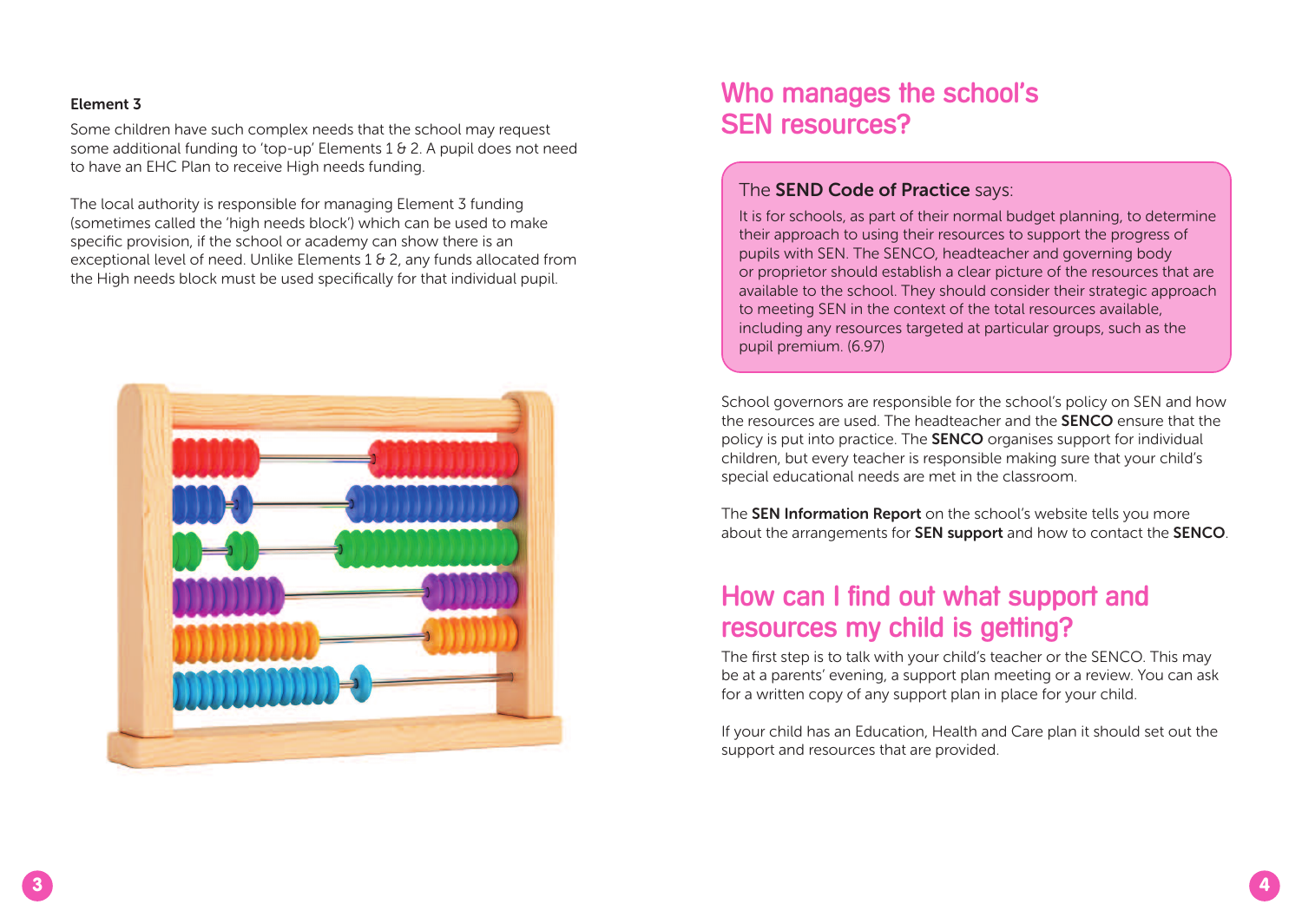# Where can I get further information, advice or support?

Look for the SEN Information Report on the school website.

The **Local Offer** is the place to find out about services available locally and the arrangements that schools and others are expected to make for children and young people with SEN. You can find it here **www.suffolklocaloffer.org.uk**

**SENDIASS** can also give you:

- more information about SEN support and funding
- advice about what to do if you are not happy with the support your school is providing
- information about other organisations, support groups and information services that could help
- information and advice about your rights to request an **EHC needs assessment**.

# Useful Links

Activities Unlimited (short breaks and leisure activities for disabled children and young people up to age 25 in Suffolk) **[www.activities-unlimited.co.uk](https://www.access-unlimited.co.uk/activitiesunlimited/)**

Anglia Care Trust (local SEND mediation services) **<www.angliacaretrust.org.uk>**

Contact (for families with disabled children) **<www.contact.org.uk>**

Child Law Advice (education law advice for families) **<www.childlawadvice.org.uk>**

Council for Disabled Children (umbrella body for the disabled children's sector) **<www.councilfordisabledchildren.org.uk>**

SEND Code of Practice (explains the statutory duties of schools and local authorities) **[www.gov.uk/government/publications/send](www.gov.uk/government/publications/send-code-of-practice-0-to-25)[code-of-practice-0-to-25](www.gov.uk/government/publications/send-code-of-practice-0-to-25)**

SEND Tribunals Service (organisation responsible for handling claims) **<www.justice.gov.uk/tribunals/send>**

The Source (for young people in Suffolk) **<www.thesource.me.uk>**

Suffolk Local Offer (for the full range of services and support for children and young people with SEND) **[www.suffolklocaloffer.org.uk](infolink.suffolk.gov.uk)**

### Further Information

View our other information leaflets and resources at **www.suffolksendiass.co.uk/leaflets**



**Information:** You may find it helpful to look at our other leaflets and information on our website, social media channels and through our workshops and courses.



**Advice:** We provide unbiased information and advice about what the law says, the local authority's policies and procedures, and about the policy and practice in local schools or other settings.



**Support:** We can help you by listening to your views and concerns, and working with you to explore your options.